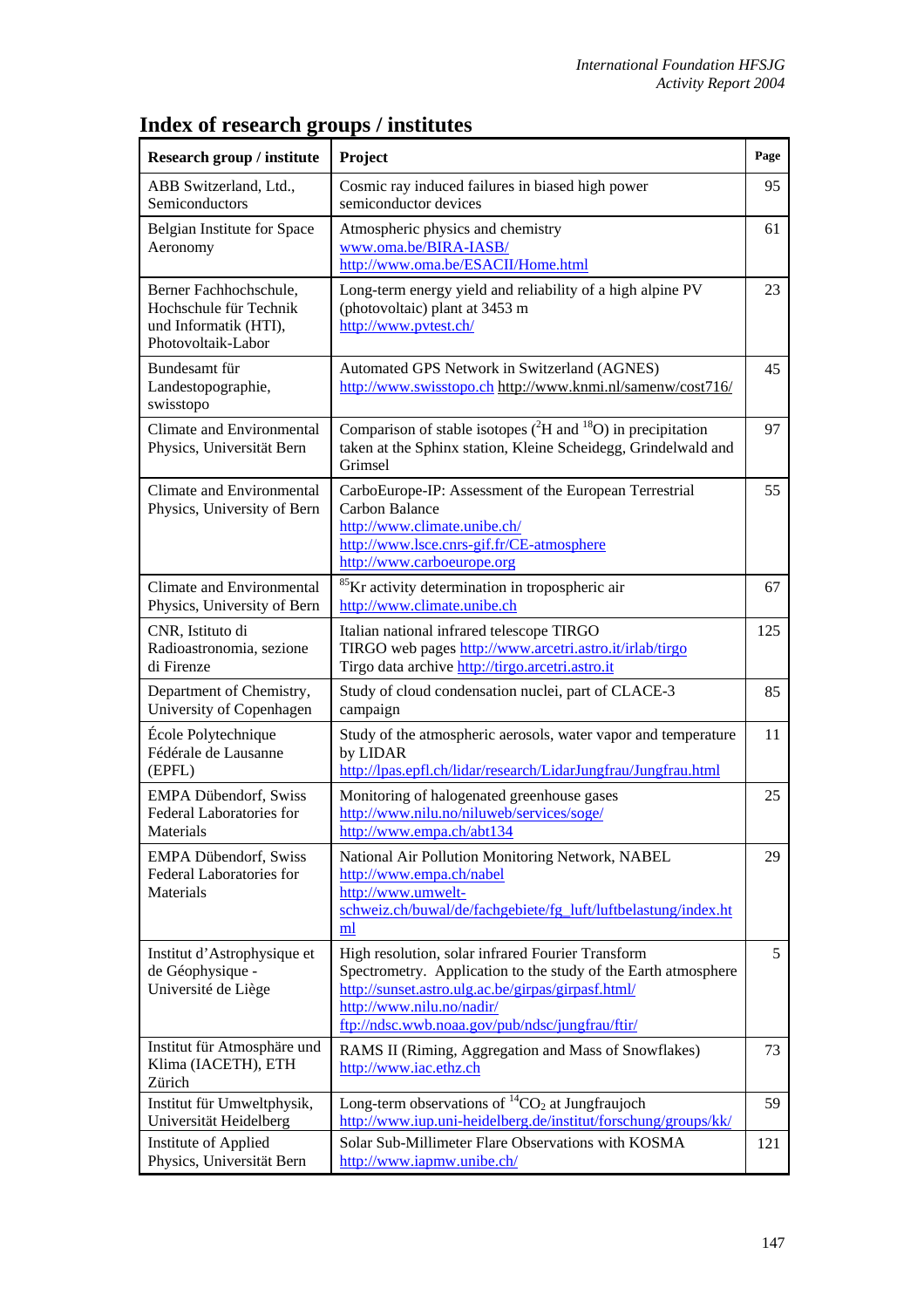| <b>Research group / institute</b>                                                                       | Project                                                                                                                                                                                                                                           | Page |
|---------------------------------------------------------------------------------------------------------|---------------------------------------------------------------------------------------------------------------------------------------------------------------------------------------------------------------------------------------------------|------|
| Institute of Applied<br>Physics, University of Bern                                                     | Microwave radiometry of atmospheric water vapour<br>http://www.iapmw.unibe.ch<br>http://www.iapmw.unibe.ch/research/projects/STARTWAVE/s<br>tartwave_dbs.html                                                                                     | 71   |
| iRoC Technologies,<br>Grenoble, France                                                                  | System Soft Error Rate on electronic devices,<br>http://www.iroctech.com                                                                                                                                                                          | 93   |
| Labor für Radio- und<br>Umweltchemie der<br>Universität Bern und des<br><b>Paul Scherrer Instituts</b>  | VITA Varves, Ice cores, and Tree rings - Archives with annual<br>resolution<br>http://lch.web.psi.ch/                                                                                                                                             | 99   |
| Laboratory of Atmospheric<br>Chemistry, Paul Scherrer<br>Institut                                       | Global Atmosphere Watch Aerosol Program at the<br>Jungfraujoch<br>http://www.psi.ch/gaw<br>http://www.psi.ch/lac<br>http://aerosolforschung.web.psi.ch                                                                                            | 37   |
| Laboratory of Hydraulics,<br><b>Hydrology and Glaciology</b><br>(VAW),<br>ETH Zürich                    | Permafrost temperature monitoring in alpine rock walls<br>http://www.unibas.ch/vr-forschung/PERMOS/                                                                                                                                               | 105  |
| Laboratory of<br>Radiochemistry and<br>Environmental Chemistry,<br>University of Bern                   | Source apportionment of carbonaceous aerosols with ${}^{14}C$<br>http://lch.web.psi.ch/analytic/members/project_soenke.html                                                                                                                       | 69   |
| Leibniz-Institute for<br>Tropospheric Research,<br>Leipzig, Germany                                     | Sampling and physico-chemical characterisation of ice nuclei<br>in mixed phase clouds<br>http://www.tropos.de                                                                                                                                     | 75   |
| Max Planck Institute for<br>Chemistry, Cloud Physics<br>and Chemistry Department,<br>Mainz              | CLACE-3 (Cloud and Aerosol Characterization Experiment in<br>the Free Troposphere<br>http://www.mpch-mainz.mpg.de/~clouds/                                                                                                                        | 79   |
| MeteoSwiss, Payerne                                                                                     | Global Atmosphere Watch Radiation Measurements<br>http://www.meteoswiss.ch/<br>http://www.iapmw.unibe.ch/research/projects/STARTWAVE/s<br>tartwave dbs.html (IWV STARWAVE data)                                                                   | 15   |
| MeteoSwiss, Zurich                                                                                      | The weather in 2004                                                                                                                                                                                                                               | 107  |
| Physikalisches Institut,<br>Universität Bern                                                            | Neutron Monitors - Study of solar and galactic cosmic rays<br>http://cosray.unibe.ch/                                                                                                                                                             | 89   |
| Physikalisches Institut,<br>Universität Bern                                                            | SONTEL - Solar Neutron Telescope for the identification and<br>the study of high-energy neutrons produced in energetic<br>eruptions at the Sun<br>http://cosray.unibe.ch/<br>http://stelab.nagoya-u.ac.jp/ste-<br>www1/div3/CR/Neutron/index.html | 127  |
| I. Physikalisches Institut,<br>Universität zu Köln<br>Radioastronomisches<br>Institut, Universität Bonn | KOSMA - Kölner Observatorium für Submm-Astronomie<br>http://www.ph1.uni-koeln.de<br>http://www.ph1.uni-koeln.de/gg<br>http://www.astro.uni-bonn.de<br>http://www.astro.uni-bonn.de/~webrai/index.php                                              | 113  |
| Physikalisch-<br>Meteorologisches<br>Observatorium Davos,<br><b>World Radiation Center</b>              | Solar and atmospheric radiation measurements<br>http://www.pmodwrc.ch/                                                                                                                                                                            | 19   |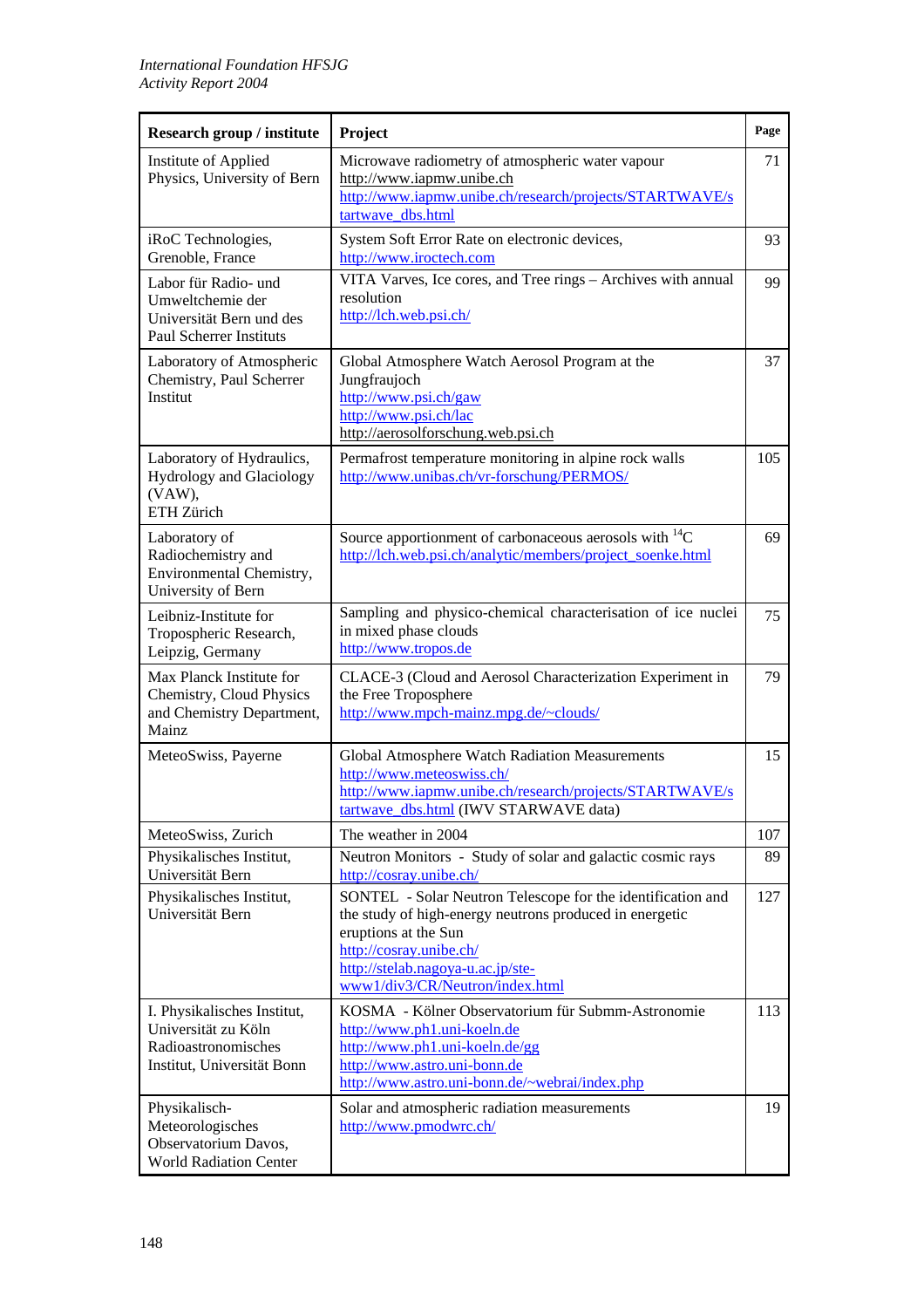| Research group / institute                                                                                                     | <b>Project</b>                                                                                                                                                                                              | Page |
|--------------------------------------------------------------------------------------------------------------------------------|-------------------------------------------------------------------------------------------------------------------------------------------------------------------------------------------------------------|------|
| Relaisgemeinschaft HB9F<br><b>B</b> ern                                                                                        | Operation of a 70 cm amateur beacon transmitter, operation of<br>a 23 cm voice repeater station, study of high frequency<br>propagation conditions.<br>http://www.relais-hb9f.ch; http://wap.relais-hb9f.ch | 87   |
| School of Earth, Atmos-<br>pheric and Environmental<br>Sciences, University of<br>Manchester                                   | CLoud Aerosol Characterisation Experiment 3 (CLACE 3)                                                                                                                                                       | 83   |
| Section of Environmental<br>Radioactivity, Radiation<br>Protection Division of the<br>Swiss Federal Office of<br>Public Health | Aerosol monitoring Station at the Jungfraujoch (RADAIR)<br>http://www.bag.admin.ch/strahlen/ionisant/radio_env/document<br>ation/d/document2001.php                                                         | 33   |
| Versuchsanstalt für<br>Wasserbau, Hydrologie und<br>Glaziologie,<br>ETH Zentrum, Zürich                                        | Study of outburst floods of glacier-dammed lakes<br>www.vaw.ethz.ch/research/glaciology                                                                                                                     | 131  |

International Foundation HFSJG: <http://www.ifjungo.ch/>

## **Index of projects**

| Project                                                                                                                                                                                    | Research group / institute                                                                                                     | Page |
|--------------------------------------------------------------------------------------------------------------------------------------------------------------------------------------------|--------------------------------------------------------------------------------------------------------------------------------|------|
| Aerosol monitoring Station at the Jungfraujoch (RADAIR)<br>http://www.bag.admin.ch/strahlen/ionisant/radio_env/docu<br>mentation/d/document2001.php                                        | Section of Environmental<br>Radioactivity, Radiation<br>Protection Division of the<br>Swiss Federal Office of Public<br>Health | 33   |
| Atmospheric physics and chemistry<br>www.oma.be/BIRA-IASB/<br>http://www.oma.be/ESACII/Home.html                                                                                           | Belgian Institute for Space<br>Aeronomy                                                                                        | 61   |
| Automated GPS Network in Switzerland (AGNES)<br>http://www.swisstopo.ch<br>http://www.knmi.nl/samenw/cost716/                                                                              | Bundesamt für<br>Landestopographie, swisstopo                                                                                  | 45   |
| CarboEurope-IP: Assessment of the European Terrestrial<br><b>Carbon Balance</b><br>http://www.climate.unibe.ch/<br>http://www.lsce.cnrs-gif.fr/CE-atmosphere<br>http://www.carboeurope.org | Climate and Environmental<br>Physics, University of Bern                                                                       | 55   |
| CLACE-3 (Cloud and Aerosol Characterization<br>Experiment in the Free Troposphere<br>http://www.mpch-mainz.mpg.de/~clouds/                                                                 | Max Planck Institute for<br>Chemistry, Cloud Physics and<br>Chemistry Department, Mainz                                        | 79   |
| CLoud Aerosol Characterisation Experiment 3 (CLACE 3)                                                                                                                                      | School of Earth, Atmospheric<br>and Environmental Sciences,<br>University of Manchester                                        | 83   |
| Comparison of stable isotopes $(^{2}H$ and $^{18}O$ ) in precipitation<br>taken at the Sphinx station, Kleine Scheidegg, Grindelwald<br>and Grimsel                                        | Climate and Environmental<br>Physics, Universität Bern                                                                         | 97   |
| Cosmic ray induced failures in biased high power<br>semiconductor devices                                                                                                                  | ABB Switzerland, Ltd.,<br>Semiconductors                                                                                       | 95   |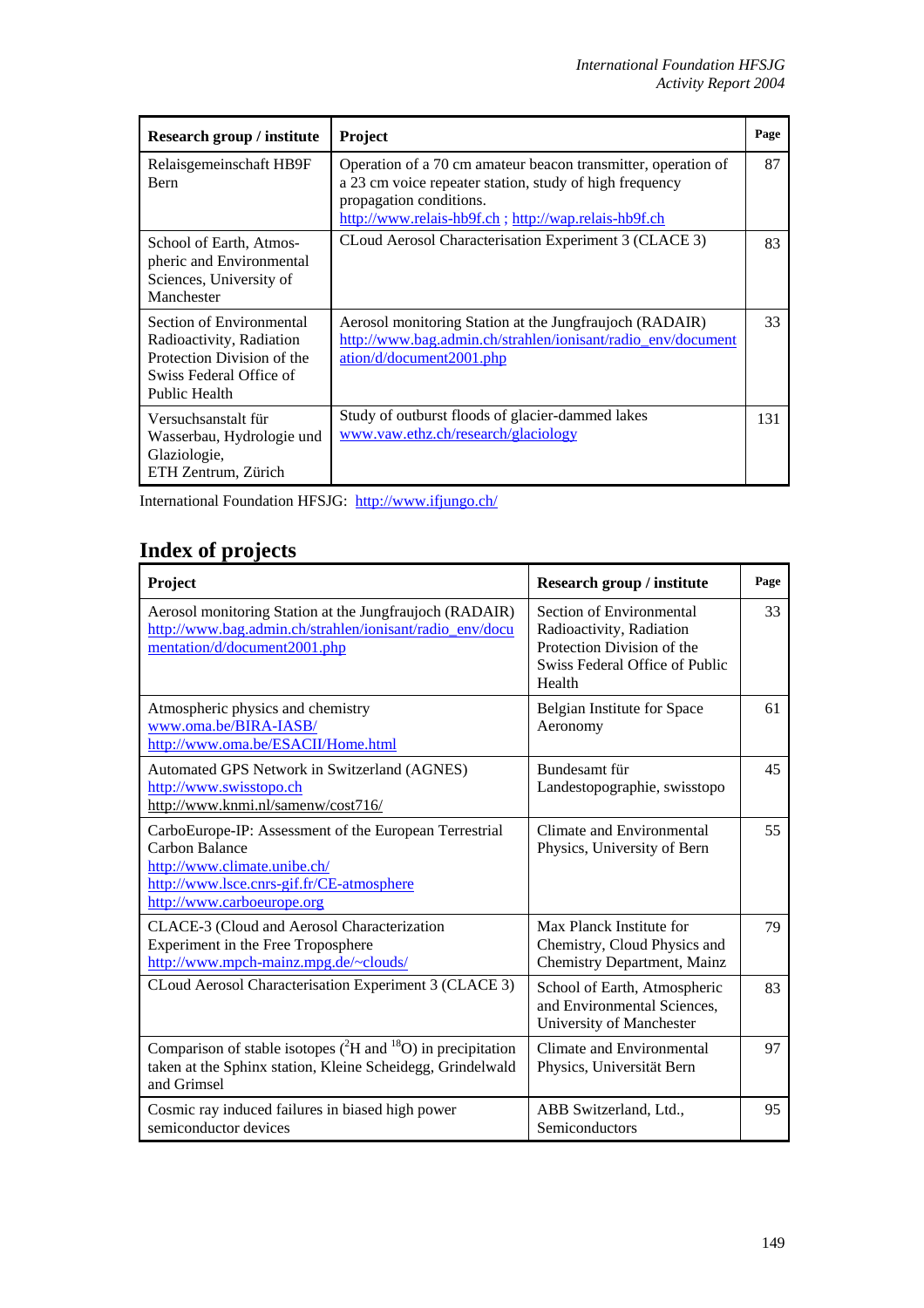| Project                                                                                                                                                                                                                                                      | Research group / institute                                                                              | Page |
|--------------------------------------------------------------------------------------------------------------------------------------------------------------------------------------------------------------------------------------------------------------|---------------------------------------------------------------------------------------------------------|------|
| Global Atmosphere Watch Aerosol Program at the<br>Jungfraujoch<br>http://www.psi.ch/gaw<br>http://www.psi.ch/lac<br>http://aerosolforschung.web.psi.ch                                                                                                       | Laboratory of Atmospheric<br>Chemistry, Paul Scherrer<br>Institut                                       | 37   |
| Global Atmosphere Watch Radiation Measurements<br>http://www.meteoswiss.ch/<br>http://www.iapmw.unibe.ch/research/projects/STARTWA<br>VE/startwave_dbs.html (IWV STARWAVE data)                                                                              | MeteoSwiss, Payerne                                                                                     | 15   |
| High resolution, solar infrared Fourier Transform<br>Spectrometry. Application to the study of the Earth<br>atmosphere<br>http://sunset.astro.ulg.ac.be/girpas/girpasf.html/<br>http://www.nilu.no/nadir/<br>ftp://ndsc.wwb.noaa.gov/pub/ndsc/jungfrau/ftir/ | Institut d'Astrophysique et de<br>Géophysique - Université de<br>Liège                                  | 5    |
| Italian national infrared telescope TIRGO<br>TIRGO web pages http://www.arcetri.astro.it/irlab/tirgo<br>Tirgo data archive http://tirgo.arcetri.astro.it                                                                                                     | CNR, Istituto di<br>Radioastronomia, sezione di<br>Firenze                                              | 125  |
| KOSMA - Kölner Observatorium für Submm-Astronomie<br>http://www.ph1.uni-koeln.de<br>http://www.ph1.uni-koeln.de/gg<br>http://www.astro.uni-bonn.de<br>http://www.astro.uni-bonn.de/~webrai/index.php                                                         | I. Physikalisches Institut,<br>Universität zu Köln<br>Radioastronomisches Institut,<br>Universität Bonn | 113  |
| <sup>85</sup> Kr activity determination in tropospheric air<br>http://www.climate.unibe.ch/                                                                                                                                                                  | Climate and Environmental<br>Physics, University of Bern                                                | 67   |
| Long-term energy yield and reliability of a high alpine PV<br>(photovoltaic) plant at 3453 m<br>http://www.pvtest.ch/                                                                                                                                        | Berner Fachhochschule,<br>Hochschule für Technik und<br>Informatik (HTI),<br>Photovoltaik-Labor         | 23   |
| Long-term observations of ${}^{14}CO_2$ at Jungfraujoch<br>http://www.iup.uni-<br>heidelberg.de/institut/forschung/groups/kk/                                                                                                                                | Institut für Umweltphysik,<br>Universität Heidelberg                                                    | 59   |
| Microwave radiometry of atmospheric water vapour<br>http://www.iapmw.unibe.ch<br>http://www.iapmw.unibe.ch/research/projects/STARTWA<br>VE/startwave dbs.html                                                                                                | Institute of Applied Physics,<br>University of Bern                                                     | 71   |
| Monitoring of halogenated greenhouse gases<br>http://www.nilu.no/niluweb/services/soge/<br>http://www.empa.ch/abt134                                                                                                                                         | <b>EMPA Dübendorf, Swiss</b><br>Federal Laboratories for<br>Materials                                   | 25   |
| National Air Pollution Monitoring Network, NABEL<br>http://www.empa.ch/nabel<br>http://www.umwelt-<br>schweiz.ch/buwal/de/fachgebiete/fg_luft/luftbelastung/inde<br>x.html                                                                                   | <b>EMPA Dübendorf, Swiss</b><br>Federal Laboratories for<br>Materials                                   | 29   |
| Neutron Monitors - Study of solar and galactic cosmic<br>rays<br>http://cosray.unibe.ch/                                                                                                                                                                     | Physikalisches Institut,<br>Universität Bern                                                            | 89   |
| Operation of a 70 cm amateur beacon transmitter, operation<br>of a 23 cm voice repeater station, study of high frequency<br>propagation conditions.<br>http://www.relais-hb9f.ch; http://wap.relais-hb9f.ch                                                  | Relaisgemeinschaft HB9F<br>Bern                                                                         | 87   |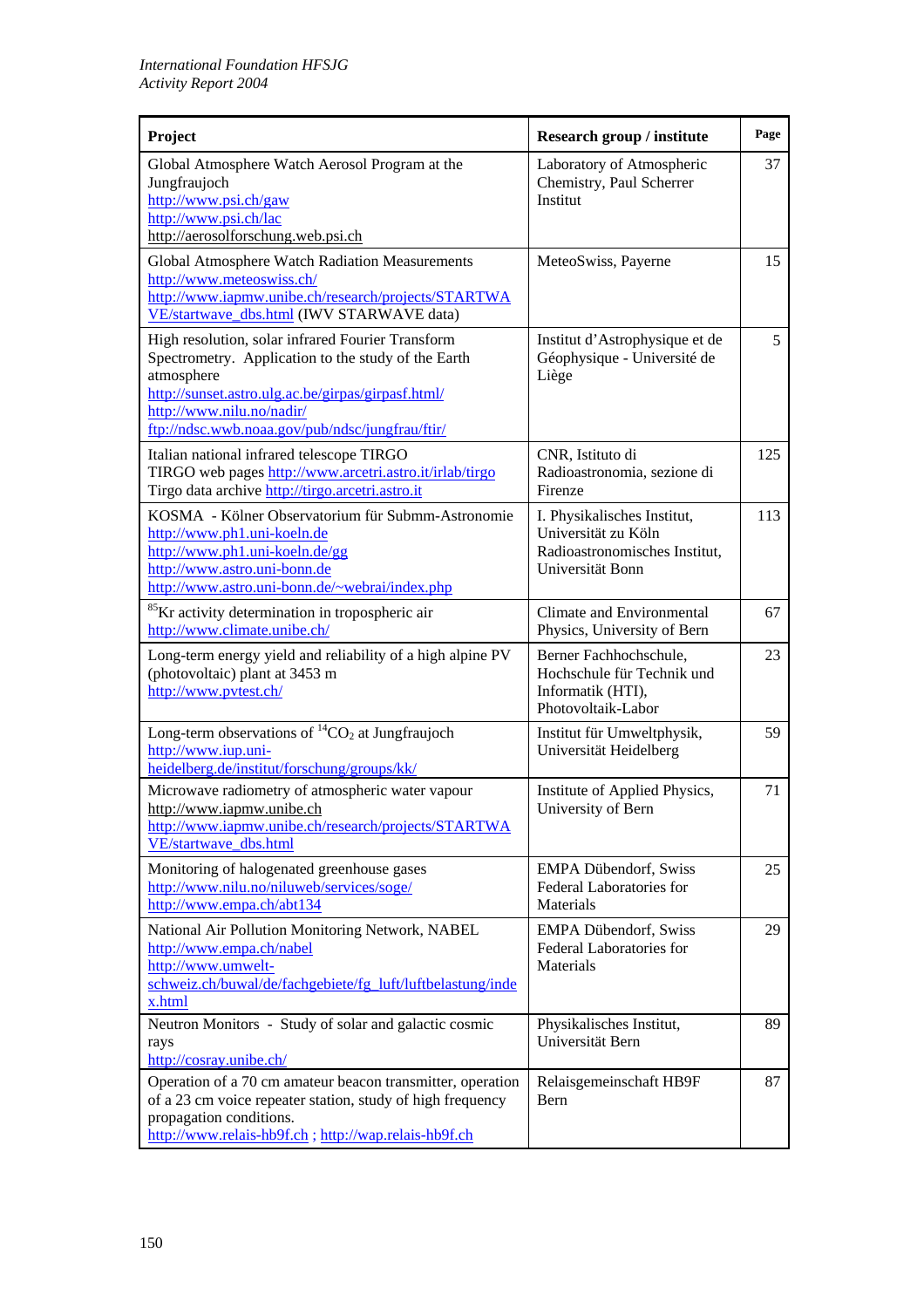| Project                                                                                                                                                                                                                                           | Research group / institute                                                                      | Page |
|---------------------------------------------------------------------------------------------------------------------------------------------------------------------------------------------------------------------------------------------------|-------------------------------------------------------------------------------------------------|------|
| Permafrost temperature monitoring in alpine rock walls<br>http://www.unibas.ch/vr-forschung/PERMOS/                                                                                                                                               | Laboratory of Hydraulics,<br>Hydrology and Glaciology<br>(VAW),<br>ETH Zürich                   | 105  |
| RAMS II (Riming, Aggregation and Mass of Snowflakes)<br>http://www.iac.ethz.ch                                                                                                                                                                    | Institut für Atmosphäre und<br>Klima (IACETH), ETH Zürich                                       | 73   |
| Sampling and physico-chemical characterisation of ice<br>nuclei in mixed phase clouds<br>http://www.tropos.de                                                                                                                                     | Leibniz-Institute for<br>Tropospheric Research,<br>Leipzig, Germany                             | 75   |
| Solar and atmospheric radiation measurements<br>http://www.pmodwrc.ch/                                                                                                                                                                            | Physikalisch-Meteorologisches<br>Observatorium Davos, World<br><b>Radiation Center</b>          | 19   |
| Solar Sub-Millimeter Flare Observations with KOSMA<br>http://www.iapmw.unibe.ch/                                                                                                                                                                  | Institute of Applied Physics,<br>Universität Bern                                               | 121  |
| SONTEL - Solar Neutron Telescope for the identification<br>and the study of high-energy neutrons produced in<br>energetic eruptions at the Sun<br>http://cosray.unibe.ch/<br>http://stelab.nagoya-u.ac.jp/ste-<br>www1/div3/CR/Neutron/index.html | Physikalisches Institut,<br>Universität Bern                                                    | 127  |
| Source apportionment of carbonaceous aerosols with ${}^{14}C$<br>http://lch.web.psi.ch/analytic/members/project_soenke.html                                                                                                                       | Laboratory of Radiochemistry<br>and Environmental Chemistry,<br>University of Bern              | 69   |
| Study of cloud condensation nuclei, part of CLACE-3<br>campaign                                                                                                                                                                                   | Department of Chemistry,<br>University of Copenhagen                                            | 85   |
| Study of outburst floods of glacier-dammed lakes<br>www.vaw.ethz.ch/research/glaciology                                                                                                                                                           | Versuchsanstalt für<br>Wasserbau, Hydrologie und<br>Glaziologie,<br>ETH Zentrum, Zürich         | 131  |
| Study of the atmospheric aerosols, water vapor and<br>temperature by LIDAR<br>http://lpas.epfl.ch/lidar/research/LidarJungfrau/Jungfrau.ht<br>ml                                                                                                  | École Polytechnique Fédérale<br>de Lausanne (EPFL)                                              | 11   |
| System Soft Error Rate on electronic devices,<br>http://www.iroctech.com                                                                                                                                                                          | iRoC Technologies, Grenoble,<br>France                                                          | 93   |
| The weather in 2004                                                                                                                                                                                                                               | MeteoSwiss, Zurich                                                                              | 107  |
| VITA Varves, Ice cores, and Tree rings - Archives with<br>annual resolution<br>http://lch.web.psi.ch/                                                                                                                                             | Labor für Radio- und<br>Umweltchemie der Universität<br>Bern und des Paul Scherrer<br>Instituts | 99   |

International Foundation HFSJG: <http://www.ifjungo.ch/>